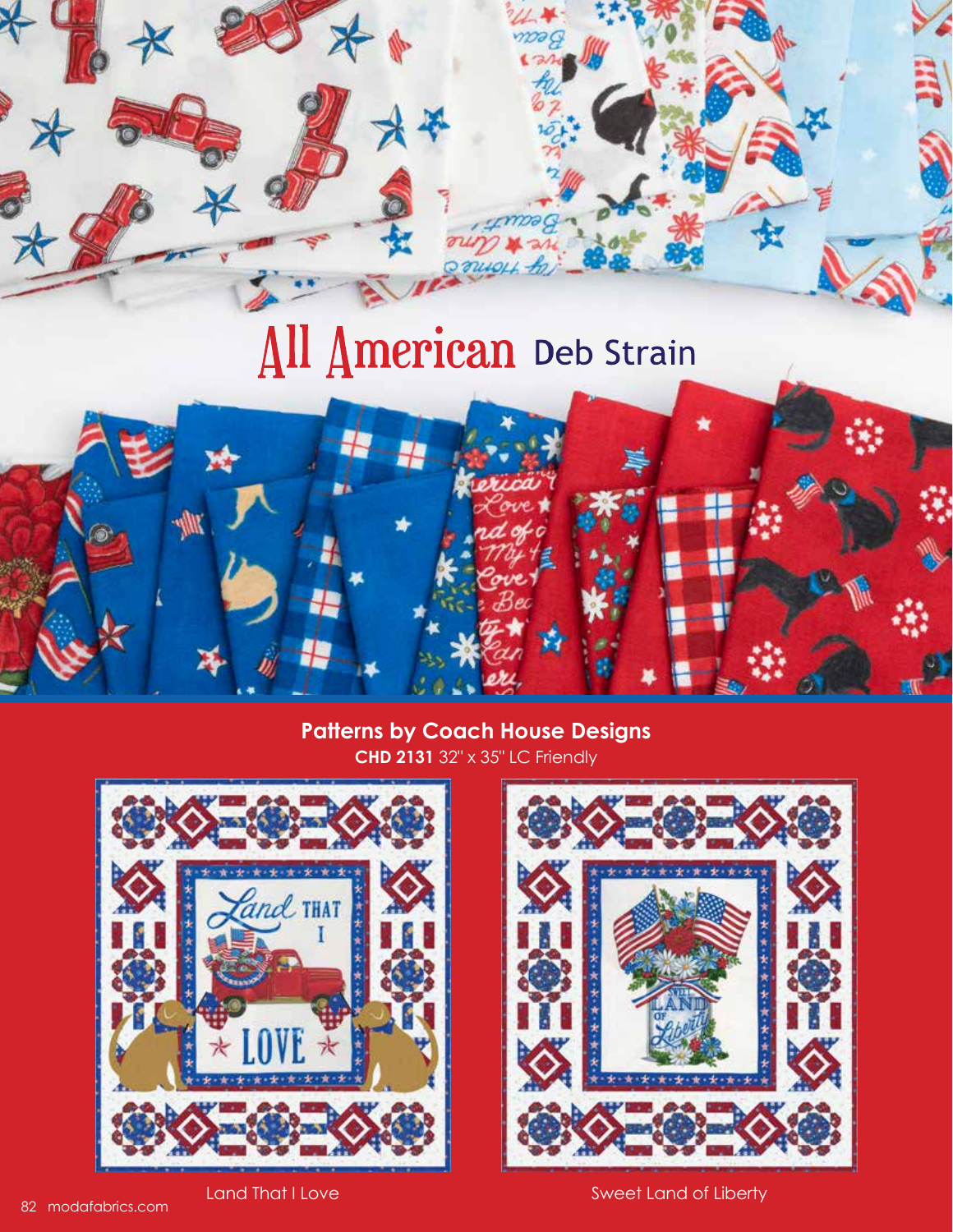What could be more All American than celebrating with trucks, pups, flags and flowers? A mason jar filled with flags and flowers in red, white, and blue, is the perfect summer centerpiece, and a perfect focus for a patriotic quilt project! Or perhaps a flower-filled pick-up truck with a patriotic pup as the center of your next quilt.

> This collection features so many of our favorite things, icons and images that pay tribute to America, the "Sweet Land that I Love."



**CHD 2130** Independence Day Cake 54" x 64"



**MARCH DELIVERY** 

**CHD 2132** Parade Day 38" x 59"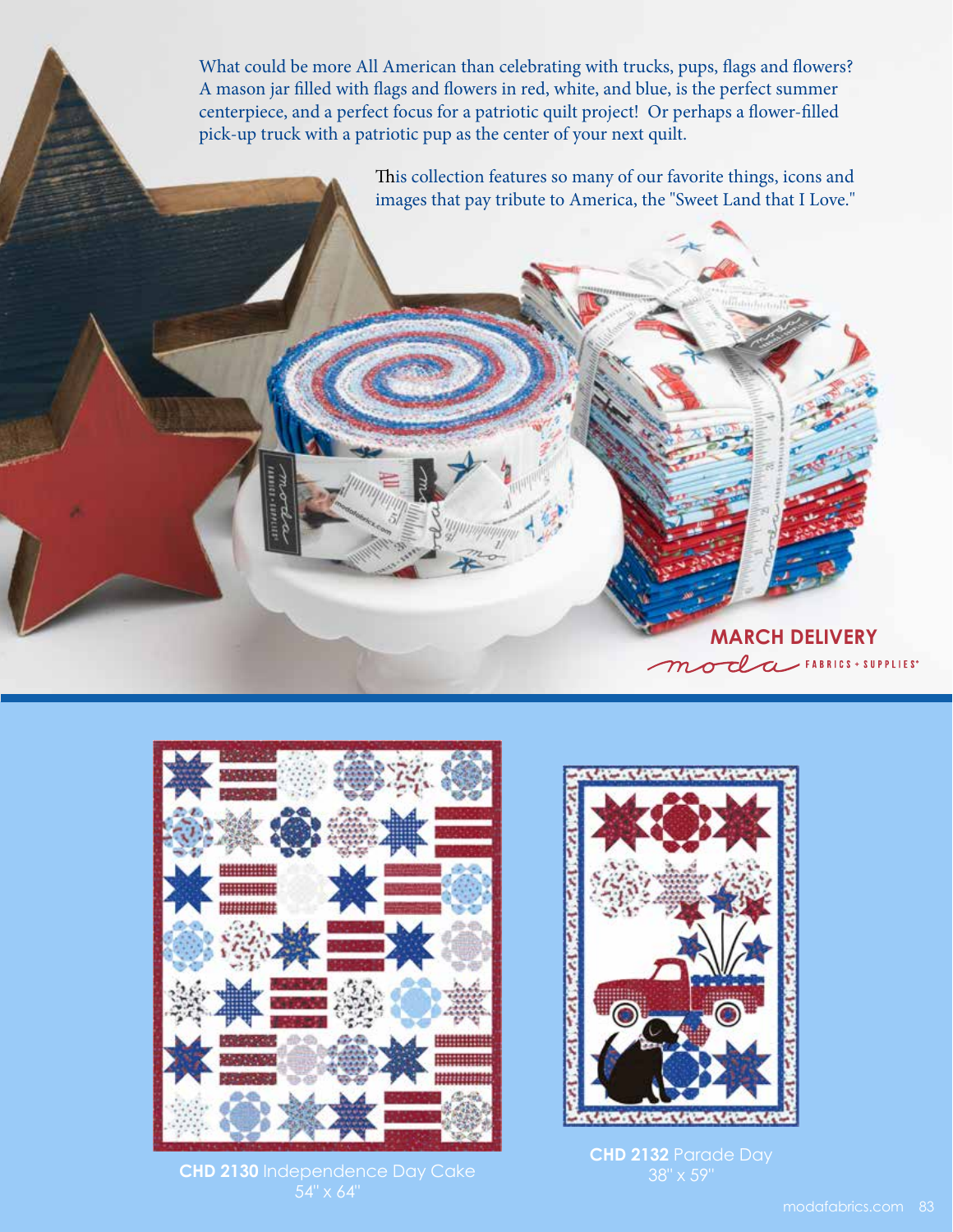## All American Deb Strain



rerica the Be and that 人生  $24$ uk

56021 11

56028 18











**BLUEBELL BLUEBELL**<br>9900 141

**WHITE BLEACHED WHITE BLEACHED**<br>9900 98



*BELLA SOLID COORDINATES*

**BELLA SOLID COORDINATES** 





america the Be 56024 14 3 2 3 56028 18 3 3 3 4 56025 14





#### Tl **WARCH DELIVERY**